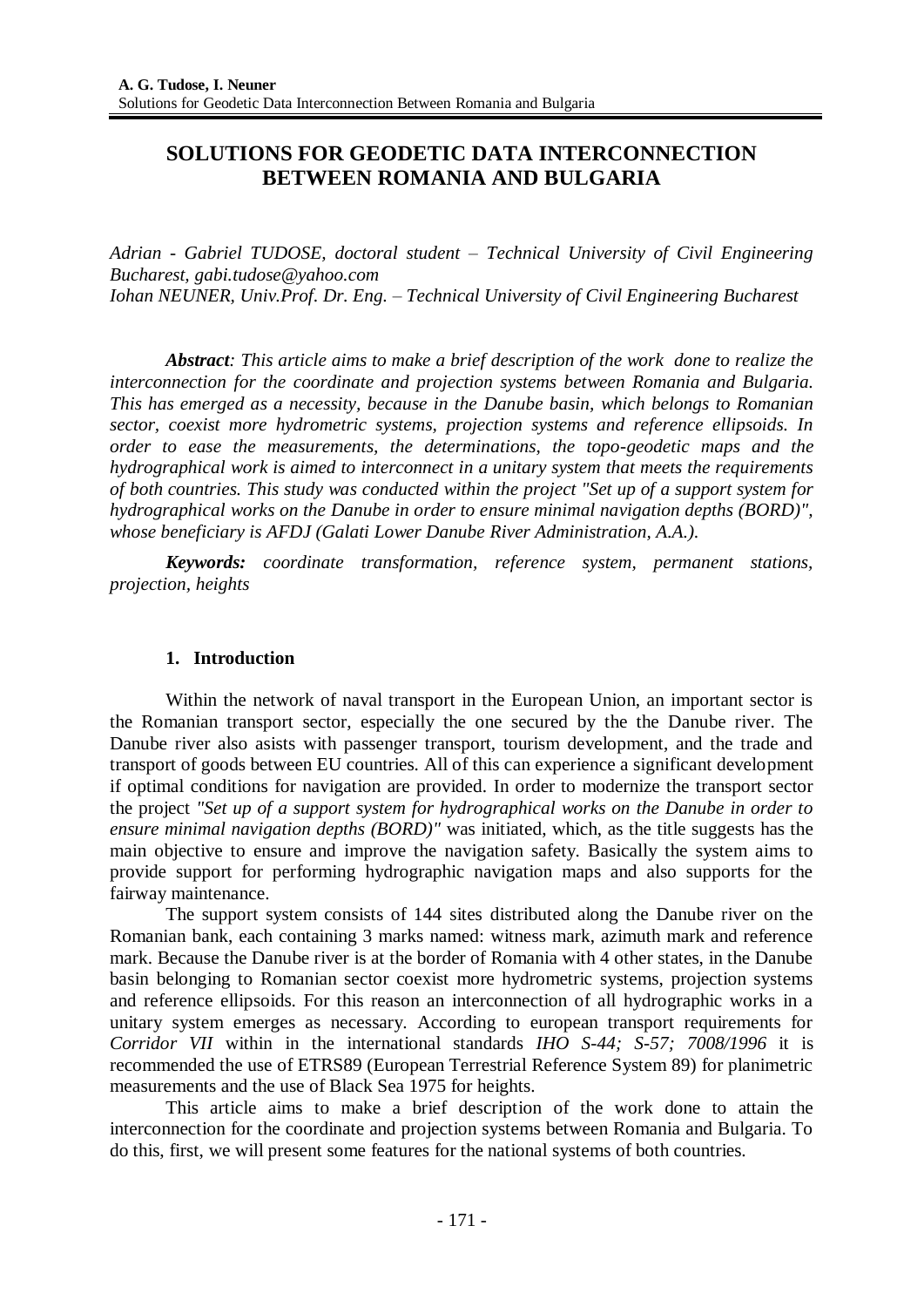Romanian National Reference System features:

- National reference system: **S42 System**, based on **Krasovski** elipsoid and materialized through a network of triangulation;
- With a coordinate system defined in **1970 stereographic projection plan**;
- since 2009, Romania adopted **ETRS89** system, which is based on the **GRS80 ellipsoid**, and is used particulary for determining the coordinates of GNSS permanent stations and satellite measurements;

for heights determination it is used the **Black Sea 1975** system.

*BGS2005 (Bulgarian Geodetic System 2005)* contains [2]:

- $\ge$  geodesic fundamental parameters under Geodetic Reference System 1980 (**GRS1980**);
- **ETRS89** geodetic coordinate system;
- $\triangleright$  altimetry system conducted by leveling points that belong to the Leveling National Network which is included in the **European United Network of Leveling (UELN)** and defined in **European Vertical Reference System (EVRS)**;
- geodetic projection **Universal Transverse Mercator (UTM),** wich is a cylindrical projection, and a rectangulary coordinate system **CS2005**.

BGS2005 planimetric system network points are materialized on the ground with marks that belong to the National Network GPS and GNSS permanent stations defined in ETRS89 epoch 2005.0.

In Bulgaria there are two systems used for defining heights: The Baltic Sea Altimetry System (Kronsradt) and EVRS / EVRF2007 (Amsterdam).

Also, in Bulgaria operates there are more GNSS networks with permanent stations in the private sector: GEONET, BULiPOS, NAVITEQ, SMARTBUL. Among these, to achieve the interconnection stage, there were purchased and used data from the network of permanent stations GEONET.

For the coordinates transformation that belongs to a different system than the national system, Bulgaria uses the BGS Trans 4.2 software, which can be downloaded free of charge on the site [http://www.cadastre.bg/en/content/programa-za-transformaciya-na-koordinati.](http://www.cadastre.bg/en/content/programa-za-transformaciya-na-koordinati)

The interconnection stage objective for the project *"Set up of a support system for hydrographical works on the Danube in order to ensure minimal navigation depths (BORD)"* is to determine how to calculate the coordinates for the mutual points between Romania and Bulgaria. The planimetric coordinates also have to be calculated in the geodetic system ETRS89, at the 2005.0 epoch, and in the national projection system CS2005. The altimetric coordinates will be calculated in the Baltic Sea (Kronshtadt) orthometric system and altimetry system EVRS (EVRF 2007 network).

#### **2. Coordinate determination in ETRS89**

In Bulgaria the official reference system is ETRS89 (European Terrestrial Reference System 1989), and the coordinates of permanent stations are determined at the 2005.0 epoch. In Romania for determining the coordinates of permanent stations it is also used the ETRS89 reference system, with the ETRF 2005 network at 2005.0 epoch. As can be seen, the two geodetic networks (Romania and Bulgaria) are both using the ETRS89 reference system at 2005.0 epoch.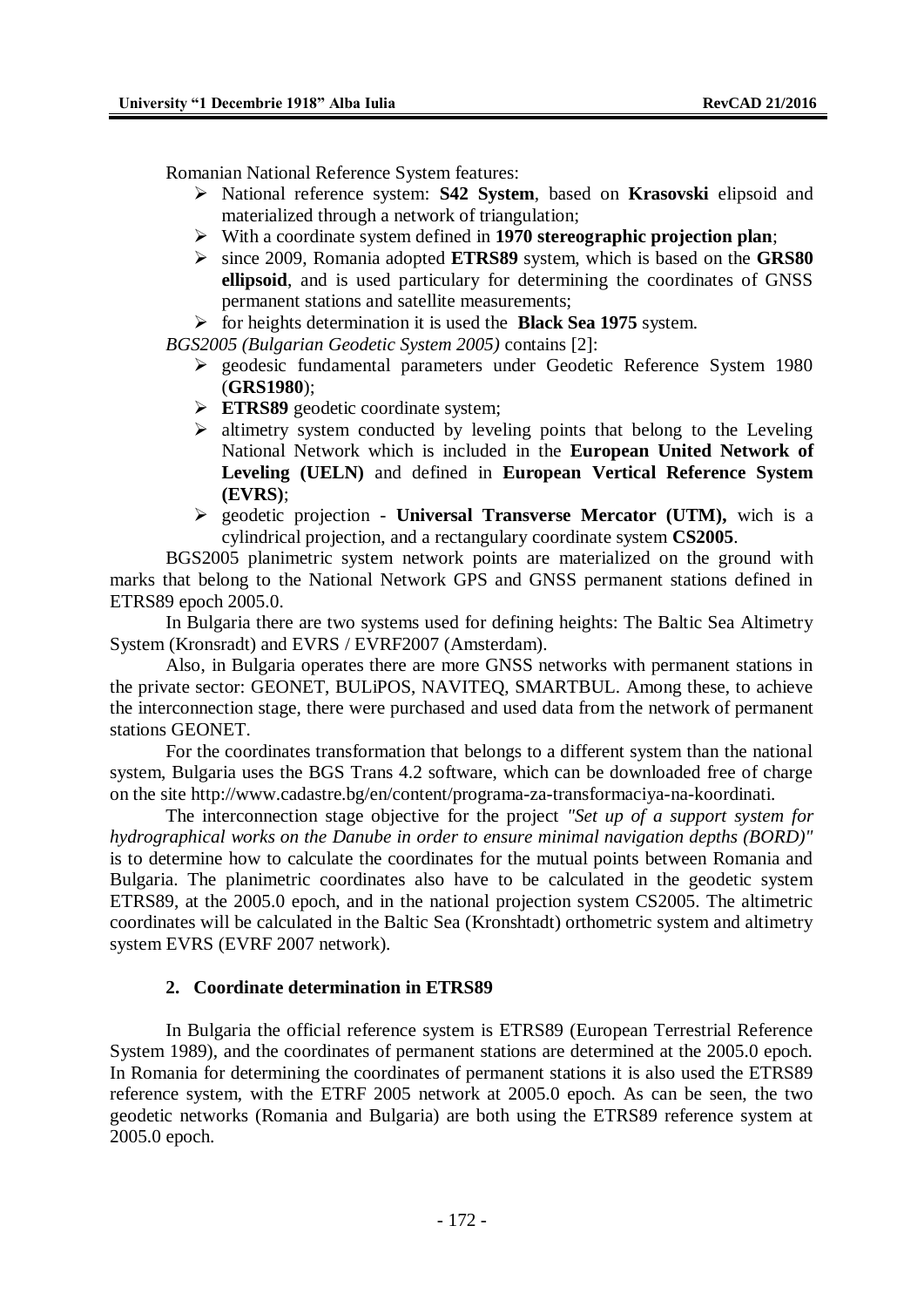To have certainty on this issue, data was purchased from permanent stations belonging GEONET private network, stations located near the Bulgarian border with Romania.



Fig 1. GEONET bulgarian permanent station network map, placed on the border with Romania [4]

Their verification was done in several stages:

1. In the same period there have been RINEX data acquisition for permanent stations in Bulgaria, stations: VIDI, BELE, ORYA, SILI and RUSE, and permanent stations in Romania, stations BUCU, CALR, LEHL, SLTN, TAJO, DRTS and BAIS;

| <b>Country</b>  | <b>City</b>           | <b>CODE</b> | <b>DATA</b> | <b>Local Time</b> |             |  |
|-----------------|-----------------------|-------------|-------------|-------------------|-------------|--|
|                 |                       |             |             | <b>START</b>      | <b>STOP</b> |  |
|                 | Ruse                  | <b>RUSE</b> | 15.05.2015  | 09:00             | 14:00       |  |
|                 | Belene                | <b>BELE</b> | 15.05.2015  | 09:00             | 14:00       |  |
| <b>BULGARIA</b> | Oryahovo              | <b>ORYA</b> | 15.05.2015  | 09:00             | 14:00       |  |
|                 | Vidin                 | VIDI        | 15.05.2015  | 09:00             | 14:00       |  |
|                 | Silistra              | <b>SILI</b> | 15.05.2015  | 09:00             | 14:00       |  |
|                 | Tătărăstii de Jos     | <b>TAJO</b> | 15.05.2015  | 09:00             | 14:00       |  |
|                 | Lehliu                | <b>LEHL</b> | 15.05.2015  | 09:00             | 14:00       |  |
|                 | Călărasi              | <b>CALR</b> | 15.05.2015  | 09:00             | 14:00       |  |
| <b>ROMÂNIA</b>  | Slatina               | <b>SLTN</b> | 15.05.2015  | 09:00             | 14:00       |  |
|                 | Drobeta Turnu Severin | <b>DRTS</b> | 15.05.2015  | 09:00             | 14:00       |  |
|                 | Băilesti              | <b>BAIS</b> | 15.05.2015  | 09:00             | 14:00       |  |
|                 | Bucuresti             | <b>BUCU</b> | 15.05.2015  | 07:00             | 23:59       |  |

Tabel 1: GNSS sesion with permanent station from both countries [2]

- 2. A network of permanent stations was established according to table 1;
- 3. The network was processed as constrained to the Bulgarian permanent stations, using the following steps::
	- a. Processing vectors;
	- b. Analysis of residual errors for each vector;
	- c. Elimination of incorrect vectors;
	- d. Setting parameters for compensation;
	- e. The Network Compensation.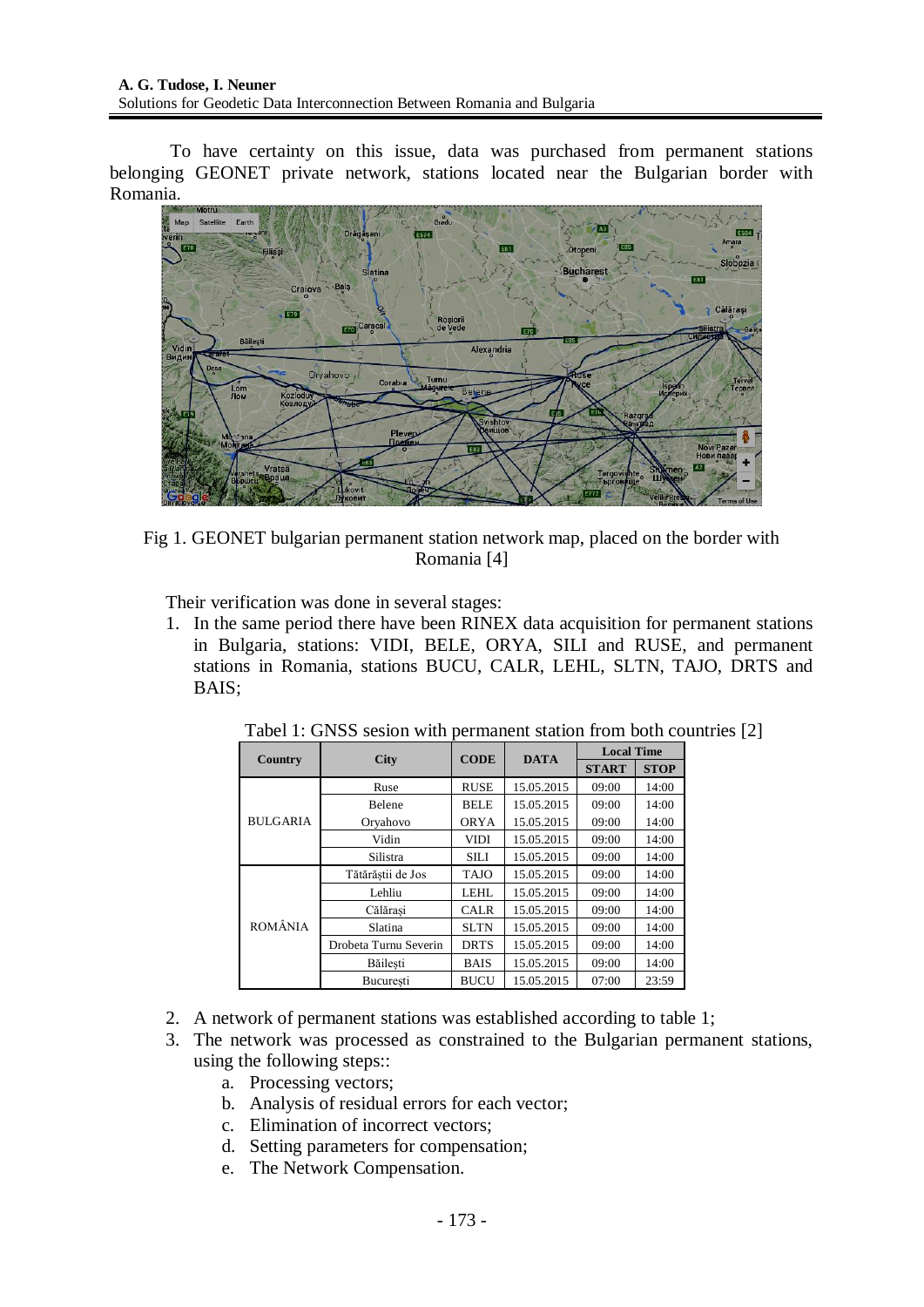The data entered in compensation are only data records of permanent stations. For these were purchased records so as a measurement session should have at least 5 hours, and the measurement range for 5 seconds.



Fig. 2 Vector processing network of permanent stations [2]

Processing mode for observations is static. For each vector was made an analysis of residual errors. As a first goal of processing the observations was to eliminate gross errors of Blunders type. In order to eliminate this type of error, vectors that were removed were the ones with a few satellites in common, very long vectors and vectors with very large errors in their determination. This process is iterative, so after each vector was disabled, the compensation and the analysis of the results were remade for the entire network.



Fig. 3 Elimination of vectors with large errors [2]

After eliminating the Blunders type errors the Loops errors elimination was performed. This was also an iterative process and consisted in disabling by turn the vectors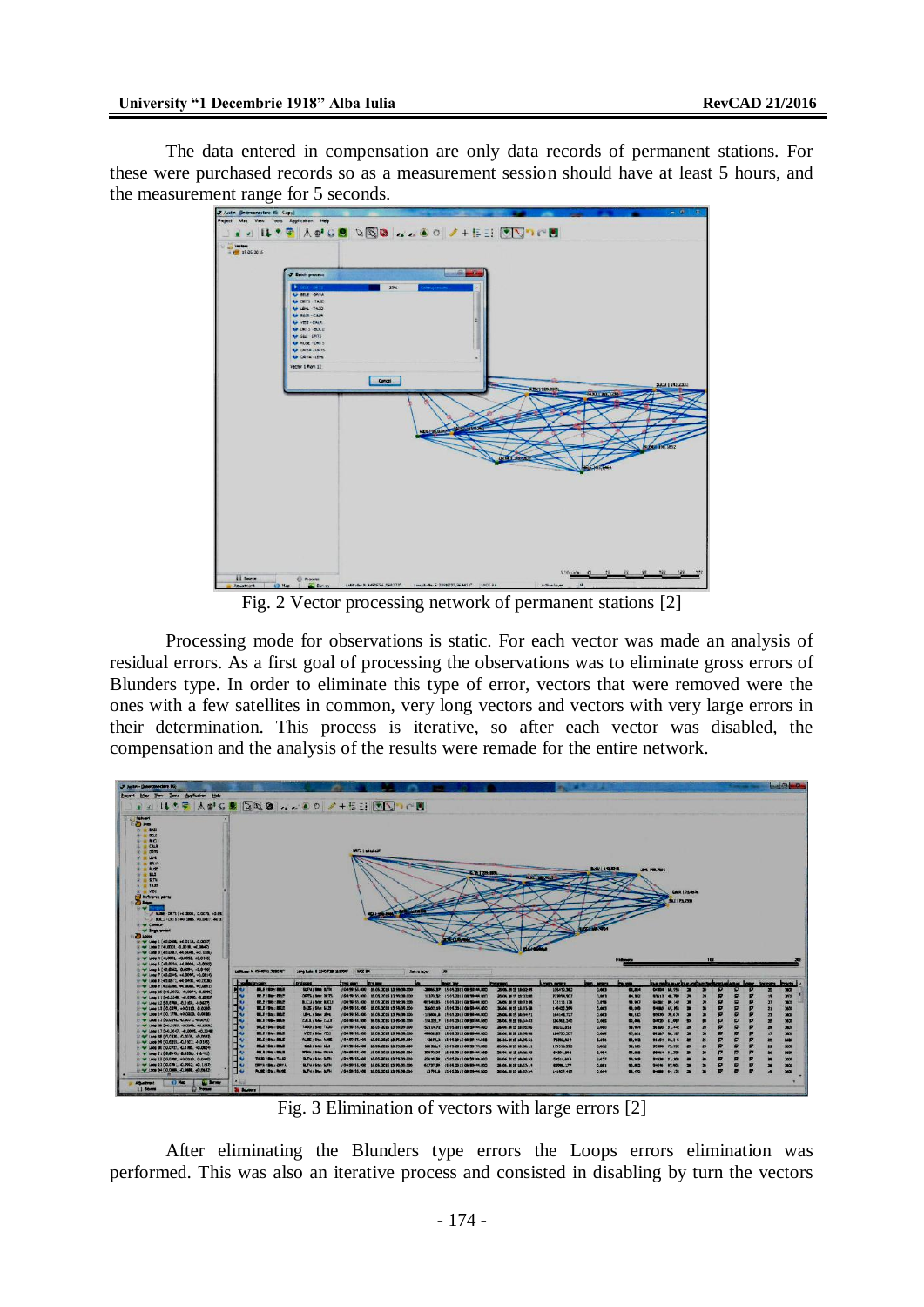with large errors (long vectors, vectors that had no fixed ambiguities and vectors with RMS> 5 cm).



Fig. 4 The final network, resulted after the elimination of incorect vectors [2]

The elimination of incorect vectors was followed by the setting of the parameters for compensation and the final network compensation. To verify the accuracy of the internal network, the first network was compensated as free network. Only after checking the accuracy of the internal network it was compensated as a constrained network with the points that belong to the permanent stations in Bulgaria: VIDI, BELE, ORYA, SILI and RUSE. The final results were the determination of the coordinates for the points related to Romanian permanent stations (BUCU, CALR, LEHL, SLTN, TAJO, DRTS, BAIS) that were determined in ETRS89 system, at epoch 2005.0.



Fig. 5 Errors ellipse sketching [2]

|                           | Coordinates calculation based on bulgarian<br>permanent stations |                                                           |                                            |                                 | <b>ANCPI Coordinates</b>                                                                |         |                                     |                                 | Differences between geodetic                  |                   |          |                |
|---------------------------|------------------------------------------------------------------|-----------------------------------------------------------|--------------------------------------------|---------------------------------|-----------------------------------------------------------------------------------------|---------|-------------------------------------|---------------------------------|-----------------------------------------------|-------------------|----------|----------------|
| Perm.<br><b>Stations.</b> |                                                                  | Coordinate System BGS2005 (ETRS89 Epoch<br>$2005.0)$ (BG) |                                            |                                 | Coordinate System ETRS89 Epoch 2005 (RO)                                                |         |                                     |                                 | coordinate systems of Bulgaria<br>and Romania |                   |          |                |
|                           | X[m]                                                             | $Y$ [m]                                                   | Z[m]                                       | $\mathbf{C}$ .<br>Elips.<br>[m] | X[m]                                                                                    | $Y$ [m] | Z[m]                                | $\mathbf{C}$ .<br>Elips.<br>[m] | $dX$ [m]                                      | $dY$ [m] $dZ$ [m] |          | dH. El.<br>[m] |
| <b>BAIS</b>               |                                                                  |                                                           |                                            |                                 | 4217905,212 1820054,956 4409956,398 115,525 4217905,209 1820054,940 4409956,413 115,529 |         |                                     |                                 | $-0,003$                                      | $-0.016$          | 0.015    | 0,004          |
| <b>BUCU</b>               |                                                                  |                                                           |                                            |                                 | 4093761,205 2007793,583 4445129,763 143,207 4093761,206 2007793,576 4445129,764 143,206 |         |                                     |                                 | 0.001                                         | $-0.007$          | 0.001    | $-0.001$       |
| <b>CALR</b>               |                                                                  |                                                           | 4069079,503 2101413,983 4424509,804 73,449 |                                 | 4069079,495 2101413,961 4424509,811 73,441                                              |         |                                     |                                 | $-0.009$                                      | $-0.022$          | 0.006    | $-0.008$       |
| <b>DRTS</b>               |                                                                  |                                                           |                                            |                                 | 4196673,400 1749873,522 4458054,058 131,620 4196673,426 1749873,535 4458054,066 131,646 |         |                                     |                                 | 0.026                                         | 0.013             | 0.008    | 0,026          |
| <b>LEHL</b>               |                                                                  |                                                           | 4069496.33812060206.17714443376.095        | 99.499                          |                                                                                         |         | 4069496.330 2060206.169 4443376.081 | 99.482                          | $-0.008$                                      | $-0.007$          | $-0.014$ | $-0.017$       |

Tabelul 2: Analysis of the results of Romanian and Bulgarian system [2]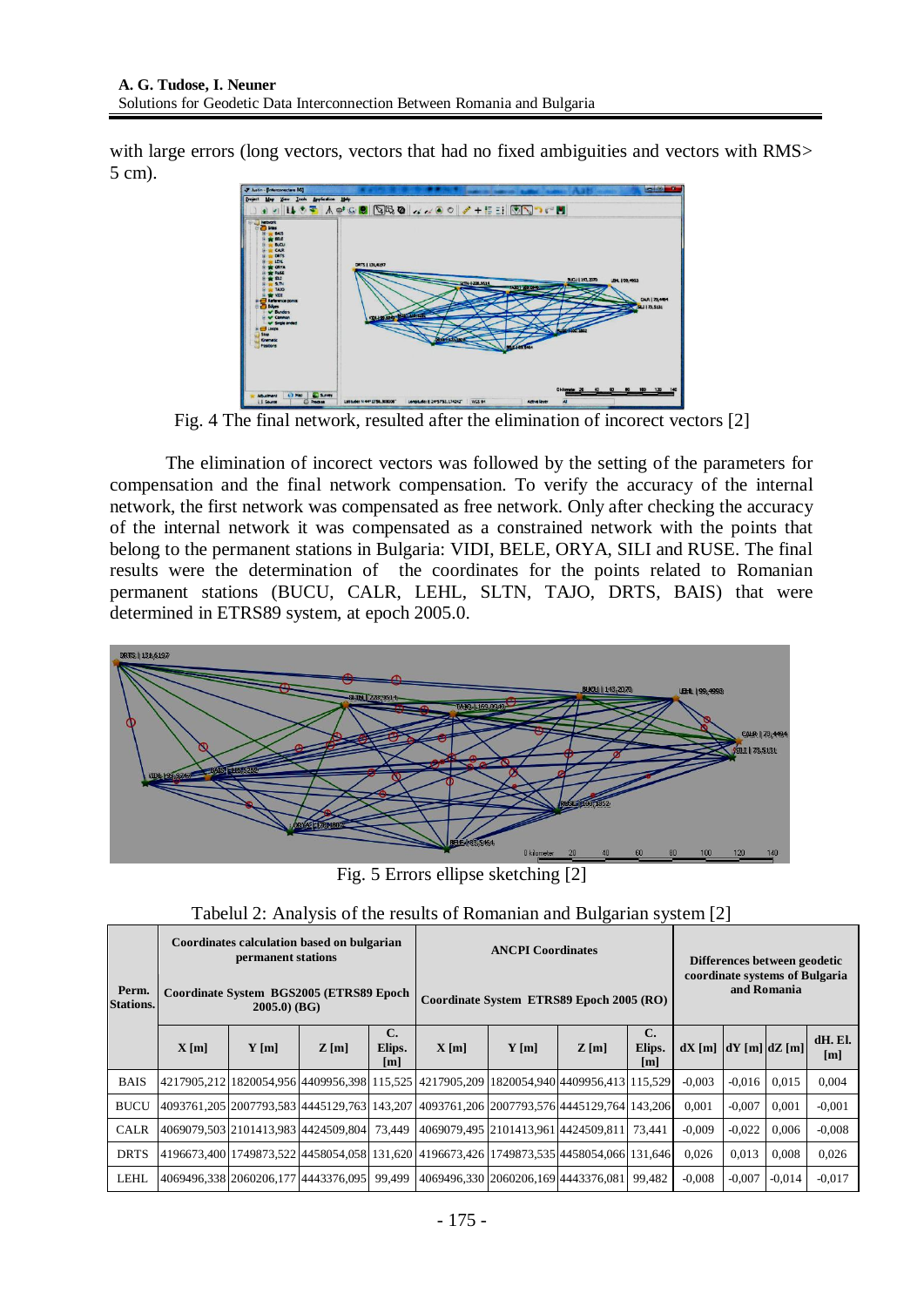| SLTN 4156437,707 1882548,103 4441916,342 228,951 4156437,737 1882548,097 4441916,355 228,979 0.030 0.006 0.014           |  |  |  |  |  | 0.028 |
|--------------------------------------------------------------------------------------------------------------------------|--|--|--|--|--|-------|
| TAJO 4132788,316 1942452,130 4438128,532 169,094 4132788,313 1942452,124 4438128,506 169,072 -0,003 -0,006 -0,026 -0,022 |  |  |  |  |  |       |

After obtaining the final results, an analysis of the differences between the two systems geodetic coordinate was made and the conclution was that the differences obtained are very small and they fit in a  $\pm 3cm$  accuracy (according to the project). For this reason it was considered that the two coordinate systems are identical.

#### **3. Transformation of geodetic coordinates in UTM projection system**

The coordinates obtained in the ETRS89 system, epoch 2005.0, will be converted to UTM (Universal Transverse Mercator) using the software Trans BGS 4.2 (the official program of the *Agency for Cadastre, Geodesy and Cartography* from Bulgaria). The UTM coordinate transformation system will take into account that some of the points are in zone 34 and the other points are in zone 35.



Fig. 6 Europe divided in UTM projection zones [5]

The transformation of the cartesian coordinates from the geocentric system ETRS89, epoch 2005.0 into UTM projection system was done also with the bulgarian software BGS Trans 4.2 and with the romanian software TransDatRo v4.04. The results obtained from the use of the two softwares were almost identical, the differences being under millimeter.

| <b>BGSTrans</b>                                                                                                                                                                                                                                                                                                                         |                                                                                                                                                                   |                                                                                                             | $\Box$<br>$\times$<br>$\overline{\phantom{a}}$ |                                                                                                                                                   |                                                |                                                                                                                                                                                                    |                                     |
|-----------------------------------------------------------------------------------------------------------------------------------------------------------------------------------------------------------------------------------------------------------------------------------------------------------------------------------------|-------------------------------------------------------------------------------------------------------------------------------------------------------------------|-------------------------------------------------------------------------------------------------------------|------------------------------------------------|---------------------------------------------------------------------------------------------------------------------------------------------------|------------------------------------------------|----------------------------------------------------------------------------------------------------------------------------------------------------------------------------------------------------|-------------------------------------|
| File Lçče/Language Help                                                                                                                                                                                                                                                                                                                 |                                                                                                                                                                   |                                                                                                             |                                                | <b>BGSTrans - Options</b>                                                                                                                         |                                                |                                                                                                                                                                                                    | $\times$                            |
| Transformation<br>$-$ Transformation settings:<br>Input parameters<br>Coordinate system ETRS89.2005<br>Coordinate System<br>GRS80<br>Ellipsoid<br>Zone Width<br>unknown<br>Auto<br>Zone number<br>XYZ (geocentric)<br>Coordinates Type<br><b>Height System</b><br>ellipsoidal<br>Format coordinates<br>meters<br>Default<br>File format | Output parameters<br>Coordinate System<br>Ellipsoid<br>Zone Width<br>Zone number<br>Coordinates Type<br><b>Height System</b><br>Format coordinates<br>File format | Coordinate system ETRS89.2005<br>GRS80<br>6 degrees<br>34<br><b>UTM</b><br>ellipsoidal<br>meters<br>Default | Settings                                       | - Input parameters-<br>Coordinate system<br>Ellipsoid<br>GRS80<br>-Zone width<br>$C$ 3 degrees<br>- Coordinate type<br>C UTM<br>C BL (geographic) | Coordinate system ETRS89.2005<br>$C$ 6 degrees | <b>Output parameters</b><br>Coordinate system<br>Coordinate system ETRS89.2005<br>E<br>Ellipsoid<br>GRS80<br>-Zone width<br>$C$ 3 degrees<br>Coordinate type-<br><b>G</b> UTM<br>C BL (geographic) | $\blacksquare$<br>G 6 degrees       |
| -Single point transformation<br>- Input coordinates<br>$\times$                                                                                                                                                                                                                                                                         | Output coordinates-<br>X (Northing)                                                                                                                               |                                                                                                             | Transform                                      | C XYZ (geocentric)<br>C Cadastral<br>Zone number<br>Height system                                                                                 | elipsoidal                                     | C XYZ (geocentric)<br>C Cadastral<br>Zone number<br>츠<br>Height system                                                                                                                             | 34<br>ellipsoidal<br>$\overline{ }$ |
| $\overline{z}$                                                                                                                                                                                                                                                                                                                          | Y (Easting)<br>H                                                                                                                                                  |                                                                                                             |                                                | Coordinates format                                                                                                                                | meters<br>H<br>Decimal points 4                | $\overline{\phantom{a}}$<br>Coordinates format                                                                                                                                                     | meters<br>$\overline{\phantom{a}}$  |
| - Files transformation:<br>File format.<br>Remove<br>Browse<br>Input files                                                                                                                                                                                                                                                              | Save nomenclature<br><b>Output files</b>                                                                                                                          | Output file                                                                                                 | Transform                                      |                                                                                                                                                   | <b>OK</b>                                      | Cancel                                                                                                                                                                                             |                                     |
|                                                                                                                                                                                                                                                                                                                                         |                                                                                                                                                                   |                                                                                                             |                                                |                                                                                                                                                   |                                                |                                                                                                                                                                                                    |                                     |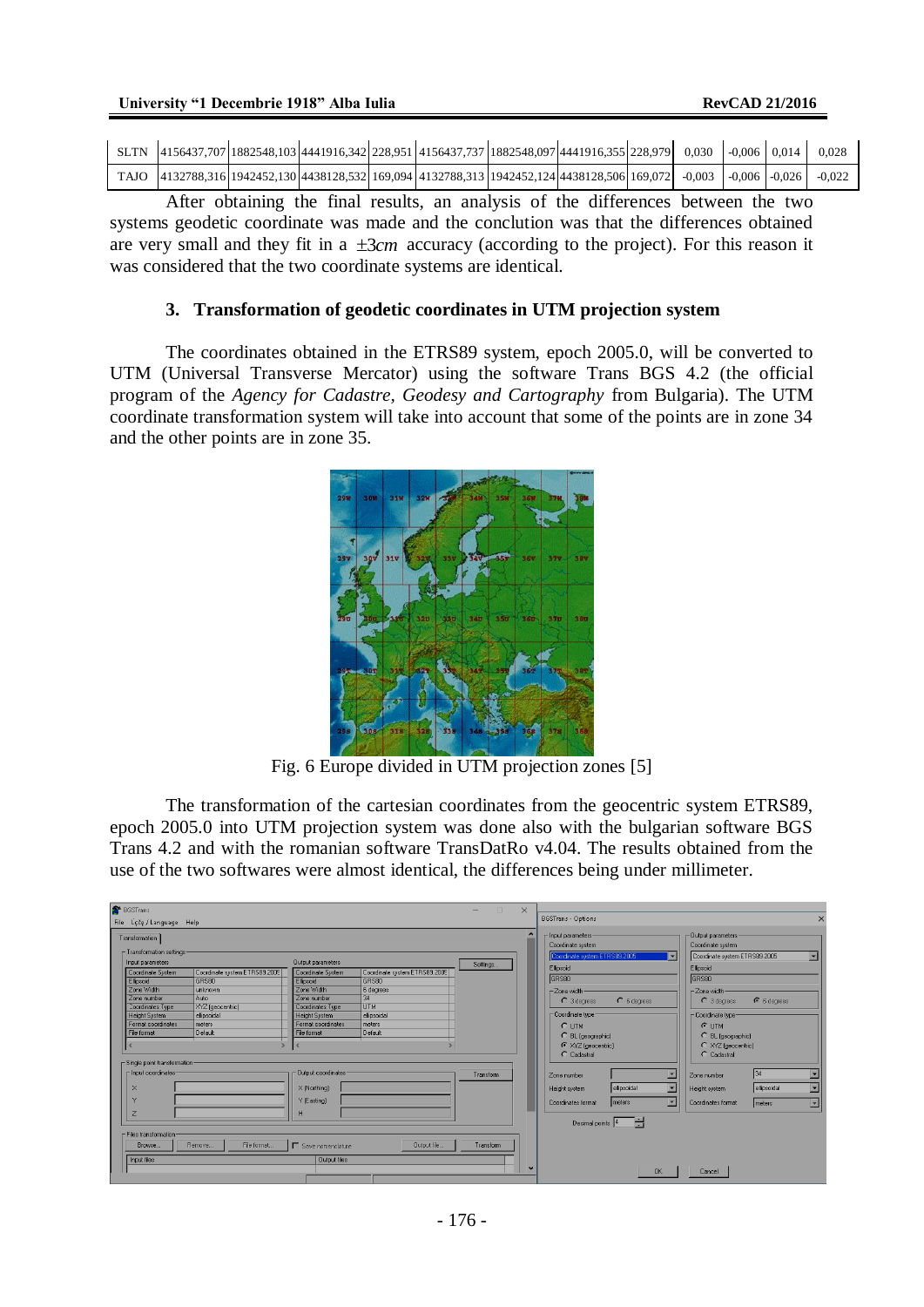Fig. 7 The transformation of Cartesian coordinates in UTM projection

#### **4. Transformation of geodetic coordinate into planimetric coordinate CS2005**

Bulgaria, to determine points, besides using UTM projection system also uses the CS2005 system. Again, for this transformation it is used the BGS Trans 4.2 software.

| <b>BGSTrans</b><br>File Lçče/Language Help                                                                                                                                                                                                                                                                                                                                                                |                                                                                                                                                                                                                                                                                                                 | $\times$<br>$\Box$<br>$\overline{\phantom{0}}$    | <b>BGSTrans - Options</b>                                                                                                                                                                                                                                          |                                                                                                                                                                                                                                                                                  |
|-----------------------------------------------------------------------------------------------------------------------------------------------------------------------------------------------------------------------------------------------------------------------------------------------------------------------------------------------------------------------------------------------------------|-----------------------------------------------------------------------------------------------------------------------------------------------------------------------------------------------------------------------------------------------------------------------------------------------------------------|---------------------------------------------------|--------------------------------------------------------------------------------------------------------------------------------------------------------------------------------------------------------------------------------------------------------------------|----------------------------------------------------------------------------------------------------------------------------------------------------------------------------------------------------------------------------------------------------------------------------------|
| Transformation<br>$\Gamma$ Transformation settings<br>Input parameters<br>Coordinate system ETRS89.2005<br>Coordinate System<br>GRS80<br>Ellipsoid<br>Zone Width<br>unknown<br>Zone number<br>Auto<br>Coordinates Type<br>XYZ (geocentric)<br>normal - EVRS2007<br><b>Height System</b><br>Format coordinates<br>meters<br>File format<br>Default<br>- Single point transformation<br>- Input coordinates | Output parameters<br>Coordinate system ETRS89.2005<br>Coordinate System<br><b>GBS80</b><br>Elipsoid<br>Zone Width<br>unknown<br>Auto<br>Zone number<br>Cadastral<br>Coordinates Type<br><b>Height System</b><br>normal - Baltic<br>Format coordinates<br>meters<br>Default<br>File format<br>Output coordinates | $\overline{\phantom{a}}$<br>Settings<br>Transform | $\Gamma$ Input parameters<br>Coordinate system<br>Coordinate system ETRS89.2005<br>Ellipsoid<br>GRS80<br>-Zone width<br>$C$ 6 degrees<br>$C$ 3 degrees<br>- Coordinate type<br>$C$ LITM<br>C BL (geographic)<br>C XYZ (geocentric)<br>$C$ Cadastral<br>Zone number | Output parameters<br>Coordinate system<br>Coordinate system ETRS89.2005<br>$\overline{\phantom{a}}$<br>Ellipsoid<br>GRS80<br>-Zone width<br>$C$ 6 degrees<br>C 3 degrees<br>- Coordinate type-<br>C UTM<br>C BL (geographic)<br>C XYZ (geocentric)<br>C Cadastral<br>Zone number |
| $\times$<br>$\overline{z}$<br>- Files transformation<br>File format<br>Remove<br>Browse<br>Input files                                                                                                                                                                                                                                                                                                    | X (Northing)<br>Y (Easting)<br>H<br>Output file<br>$\Gamma$ Save nomenclature<br><b>Output files</b>                                                                                                                                                                                                            | Transform                                         | normal - EVRS2007<br>Height system<br>ᅬ<br><b>I</b> meters<br>Coordinates format<br>Decimal points $\boxed{4}$<br><b>OK</b>                                                                                                                                        | normal - Baltic<br>츠<br>Height system<br>Coordinates format<br>meters<br>$\blacksquare$<br>Cancel                                                                                                                                                                                |

Fig. 8 Transformation of global cartesian coordinates into projection system CS2005

#### **5. Determination of altimetry coordinates**

For the heights determination Bulgaria uses the level system EVRF 2007 and the normal heights system Baltic Sea (Kronsradt). The level determination for the points that belongs to AFDJ Support System 2014 was achieved through geometric leveling measurements in the Black Sea 1975 level system. To achieve coordinates into the european altimetric system EVRS (network EVRF 2007) the romanian software for transformation TransDatRo v4.04 was used. Further, to achieve results in the Baltic Sea (Kronstadt) system it the bulgarian software for transformation BGS Trans 4.2.was used. Basically, the heights were determined by geometric leveling in the Romanian Black Sea 1975 system and to achieve results in EVRS systems (network EVRF 2007) and Baltic (Kronstadt) were used TransDatRo v4.04 and BGS Trans 4.2 softwares.

| <b>BGSTrans</b>                                                                                                                                                                                                                                                                                                                                                              |                                                                                                                                                                                                                                                                                           | $\Box$<br>$\times$<br>$\overline{\phantom{0}}$ |                                                                                                                                                                                                                                                 |                                                                                                                                                                                                                                                       |
|------------------------------------------------------------------------------------------------------------------------------------------------------------------------------------------------------------------------------------------------------------------------------------------------------------------------------------------------------------------------------|-------------------------------------------------------------------------------------------------------------------------------------------------------------------------------------------------------------------------------------------------------------------------------------------|------------------------------------------------|-------------------------------------------------------------------------------------------------------------------------------------------------------------------------------------------------------------------------------------------------|-------------------------------------------------------------------------------------------------------------------------------------------------------------------------------------------------------------------------------------------------------|
| File Lçče / Language Help                                                                                                                                                                                                                                                                                                                                                    |                                                                                                                                                                                                                                                                                           |                                                | <b>BGSTrans - Options</b>                                                                                                                                                                                                                       |                                                                                                                                                                                                                                                       |
| Transformation<br>$\Gamma$ Transformation settings<br>Input parameters<br>Coordinate system ETRS89.2005<br>Coordinate System<br>GRS80<br>Elipsoid<br>Zone Width<br>unknown<br>Auto<br>Zone number<br>Coordinates Type<br>XYZ (geocentric)<br><b>Height System</b><br>normal - EVRS2007<br>Format coordinates<br>meters<br>File format<br>Default<br>$\overline{\phantom{a}}$ | <b>Output parameters</b><br>Coordinate System<br>Coordinate system ETRS89.2005<br>GRS80<br>Elipsoid<br>Zone Width<br>unknown<br>Auto<br>Zone number<br>Cadastral<br>Coordinates Type<br><b>Height System</b><br>normal - Baltic<br>Format coordinates<br>meters<br>Default<br>File format | $\triangle$<br>Settings                        | - Input parameters<br>Coordinate system<br>Coordinate system ETRS89.2005<br>▬<br>Ellipsoid<br>GRS80<br>-Zone width<br>$C$ 6 degrees<br>$C$ 3 degrees<br>- Coordinate type<br>$C$ LITM<br>C BL (geographic)<br>C XYZ (geocentric)<br>C Cadastral | Output parameters<br>Coordinate system<br>Coordinate system ETRS89.2005<br>▼<br>Ellipsoid<br>GRS80<br>-Zone width<br>$C$ 6 degrees<br>$C$ 3 degrees<br>- Coordinate type<br>$C$ LITM<br>C BL (geographic)<br>C XYZ (geocentric)<br><b>C</b> Cadastral |
| Single point transformation<br>- Input coordinates<br>$\times$<br>$\overline{z}$<br>- Files transformation<br>File format.<br>Browse<br>Remove                                                                                                                                                                                                                               | Output coordinates<br>$\times$ (Northing)<br>Y (Easting)<br>H<br>Output file<br>Save nomenclature                                                                                                                                                                                         | Transform<br>Transform                         | Zone number<br>normal - EVRS2007 -<br>Height system<br>meters<br>Coordinates format<br>Decimal points $\boxed{4}$                                                                                                                               | Zone number<br>normal - Baltic<br>Height system<br>Coordinates format<br>meters<br>$\blacktriangledown$                                                                                                                                               |
| Input files                                                                                                                                                                                                                                                                                                                                                                  | <b>Output files</b>                                                                                                                                                                                                                                                                       |                                                | <b>OK</b>                                                                                                                                                                                                                                       | Cancel                                                                                                                                                                                                                                                |